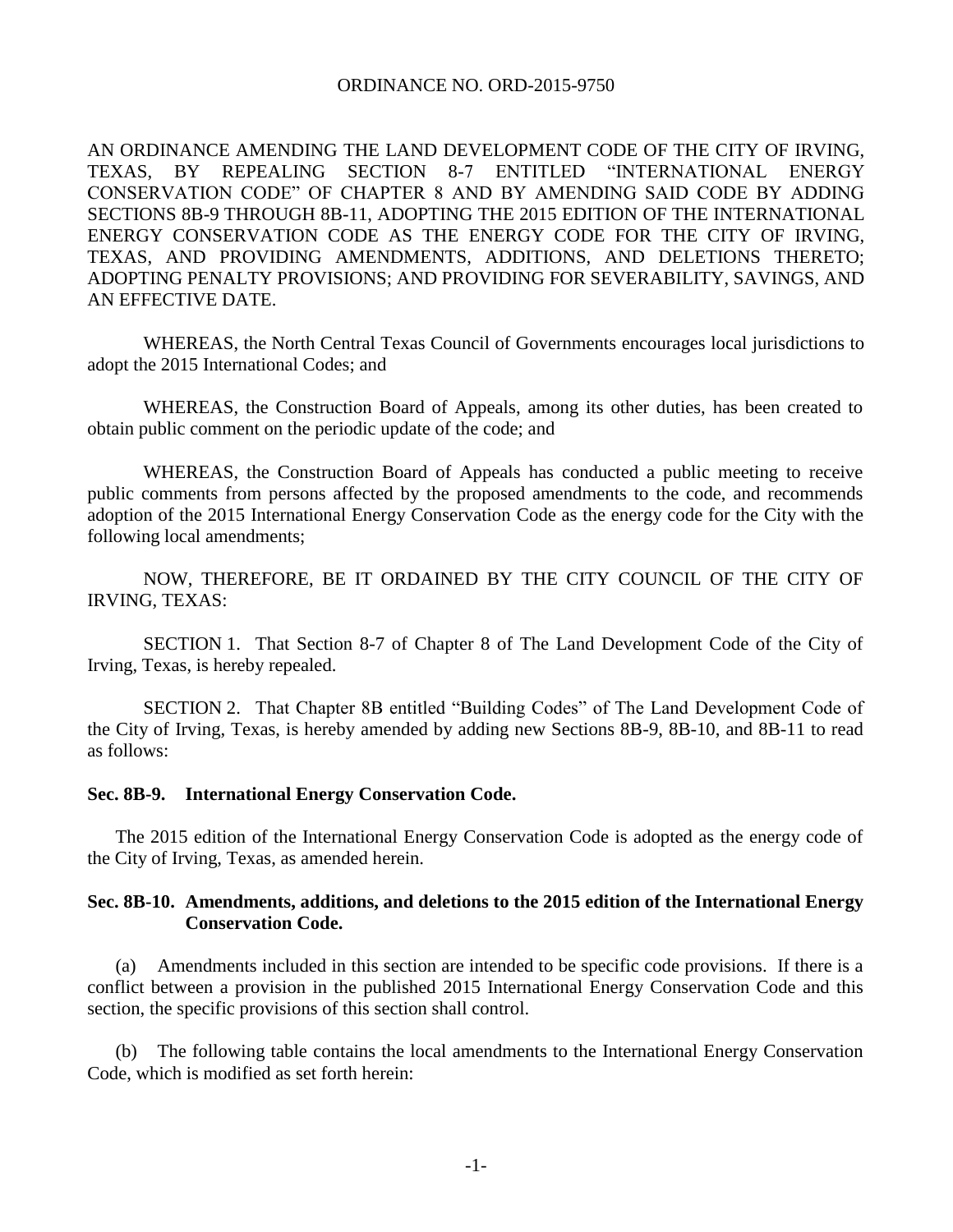- (1) When identified by the letter "R," the corresponding section of the 2015 International Energy Conservation Code is deleted in its entirety and replaced by the local amendment as set forth in Column 3 of the table below.
- (2) When identified by the letter "S," the corresponding section of the 2015 International Energy Conservation Code is supplemented by the additional provision as set forth in Column 3 of the table below.
- (3) When identified by the letter "M," the corresponding section of the 2015 International Energy Conservation Code is modified by amending the language of the provision to read as set forth in Column 3 of the table below.

Table Legend:

Column 1: Item Reference Number

Column 2: Related code section/caption

Column 3: Amended code provision

Column 4: "R" – 2015 International Energy Conservation Code section is replaced by the provision in Column 3; "S" – 2015 International Energy Conservation Code section is supplemented by the provision in Column 3; " $M$ " – 2015 International Energy Conservation Code section is modified by the provision in Column 3.

# TABLE OF LOCAL AMENDMENTS TO THE 2015 INTERNATIONAL ENERGY CONSERVATION CODE

|   | IECC C102<br>Alternate materials<br>– method of<br>construction,<br>design or insulating<br>systems | A building certified by a national, state, or local accredited energy<br>efficiency program and determined by the Energy Systems<br>Laboratory to be in compliance with the energy efficiency<br>requirements of this section may, at the option of the building<br>official, be considered in compliance. The United States<br>Environmental Protection Agency's Energy Star Program<br>certification of energy code equivalency shall be considered in<br>compliance. | S |
|---|-----------------------------------------------------------------------------------------------------|-------------------------------------------------------------------------------------------------------------------------------------------------------------------------------------------------------------------------------------------------------------------------------------------------------------------------------------------------------------------------------------------------------------------------------------------------------------------------|---|
|   | IECC C107<br>Fees                                                                                   | Refer to Section 8B-3 of Chapter 8B of The Land Development<br>Code of The City of Irving, Texas.                                                                                                                                                                                                                                                                                                                                                                       | R |
| 3 | IECC C109<br>Board of appeals                                                                       | Refer to Section 8B-4 of Chapter 8B of The Land Development<br>Code of The City of Irving, Texas.                                                                                                                                                                                                                                                                                                                                                                       | R |

## **Sec. 8B-11. Penalty.**

(a) A person commits an offense if the person violates a provision of the 2015 International Energy Conservation Code, as adopted and amended by the City of Irving, allows another person to violate a provision of the 2015 International Energy Conservation Code, as adopted and amended by the City of Irving, or fails to perform an act required of the person by the 2015 International Energy Conservation Code, as adopted and amended by the City of Irving. A person commits a separate offense each day or portion of a day during which the violation is committed, allowed, or continued.